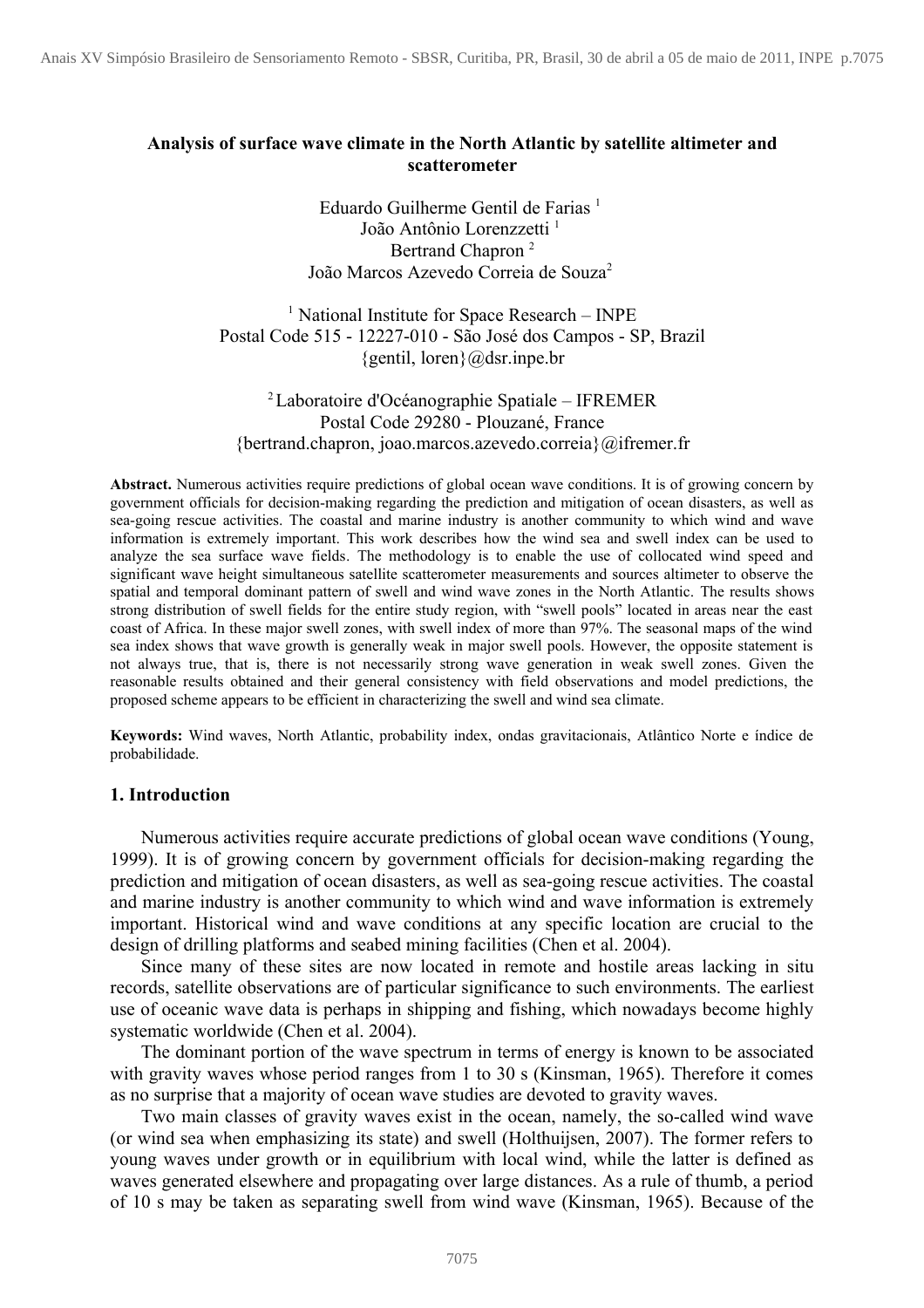different dynamics involved, studies on swell and wind wave usually have different motivations and concerns. Swell is of increasing concern because of its potentially destructive consequences on coastal structures and sea-going activities (Mettlach et al. 1994).

In view of the different natures and impacts of swell and wind sea of each individual process in terms of its frequency of occurrence and associated energy is highly desirable.

Analysis of wind-wave-related always seeks an ideal sea state with no swell presence, especially when time and site have to be determined or selected for a field experiment. Despite their different dynamics, swell and wind sea often overlap in wave characteristics. Moreover, they are usually a complex mixture at a given location. This sometimes makes it difficult to separate the two phenomena in real observations (Chen et al. 2002).

In this study we used simultaneous altimeter and scatterometer measurements for the analysis of wind wave fields in North Atlantic using the methodology described by Chen et al (2002). The advantage for this technique is to estimate the respective degree of swell and wind wave for each collocation site, on the basis of maps of swell and wind sea climate. Finally, major swell and wind wave zones in the North Atlantic Ocean are discussed and summarized in the years 2002 until 2008.

## **2. Methods**

The most essential component of this study is a fusion of collocated scatterometer and altimeter data for the years 2002 until 2008. For the processing we used altimeter data products available in the AVISO website (http://www.aviso.oceanobs.com/) and Quickscat data available in Remote Sensing Systems website (http://www.ssmi.com/).

A further processing involved interpolating scatterometer and altimeter products to a common 2° x 2° lat/long grid to obtain a quarterly average field for each variable (wind and waves).

## **2.1. Wind-wave relation**

According to Komen et al. (1994), the sea surface wind speed and significant wave height follow a monotonically relationship under a growing sea up to the fully developed stage. Normally, this final stage is usually reached when the phase velocity corresponding to the dominant peak wave slightly exceeds the wind speed (Sverdrup and Munk 1947).

Several authors (Sverdrup and Munk, 1947; Pierson and Moskowitz, 1964; Ewing and Laing, 1987), suggested different relationships for the calculation of the significant wave height (H) for fully developed seas. For this study, we adopted the wind-wave relation for fully developed seas described by Hasselmann et al. (1988) than can be expressed by the equations 1 and 2:

$$
H=1.614 \times 10^{-2} U^2 (0 \le U \le 7.5 \text{ms}^{-1})
$$
 (1)

$$
H = 10^{-2} U^2 + 8.134 \times 10^{-4} U^3 (7.5 \text{ms}^{-1} < U \le 50 \text{ms}^{-1})
$$
 (2)

Where U  $(ms^{-1})$  is the wind speed at 10-m height and H  $(m)$  is the significant wave height.

#### **2.2. Collocation dataset**

If measurements of U and H are available with reasonable accuracy for some location and a given time, an estimate of the swell or wind sea components could be possible. A potential source of data for such estimation is from satellite altimeters, which provide coincident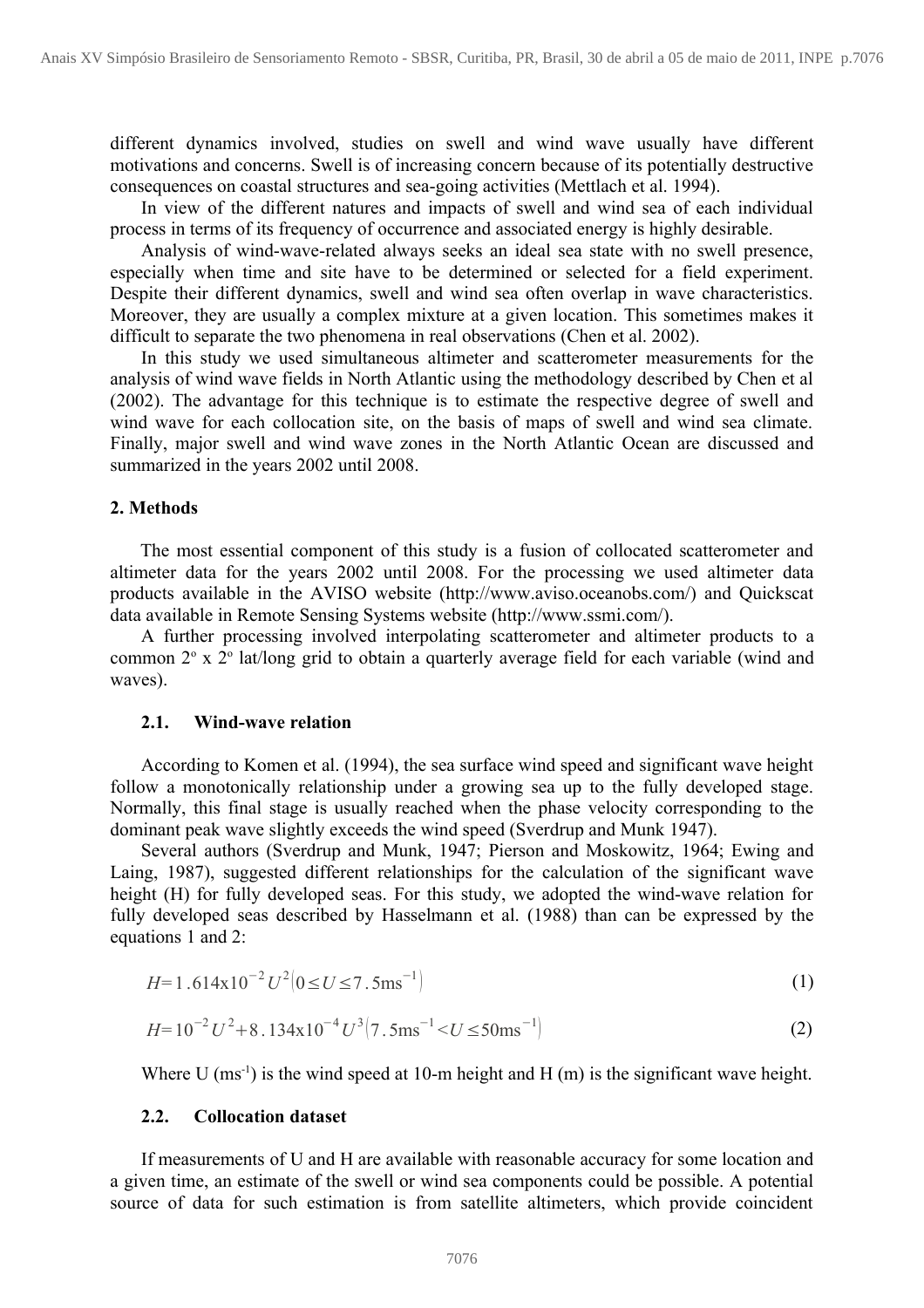measurements of U and H at nadir. However, studies suggest that altimeter wind speed measurements can be affected by long waves or swells, not directly coupled with the local wind field (Glazman and Pilorz 1990; Lefevre et al. 1994; Hwang et al. 1998; Gourrion et al. 2000). In this case is not totally correct the assumption that the radar cross section  $(\sigma^0)$ measured by an altimeter is purely a reflection of the short wave roughness due to local wind action.

As put by Chen et al. (2002), the use of coincident U and H measurements from independent scatterometer and altimeter, respectively, would be preferred. Scatterometer wind speed measurements should be, in principle, less affected by sea state because of its dominant Bragg resonant scattering mechanism (Quilfen et al. 1999).

### **2.3. Swell and wind sea indices**

The first studies aiming to derive algorithms to estimate the statistical indices of wind sea and swell obtained remotely are attributed to Chen et al. (2002). According to the authors, a relationship that describes the degree of swell dominance, using altimetry and scatterometer is given as the fraction of the swell energy  $(E_s)$ , derived from equations 1 and 2 using scatterometer winds, to total wave energy  $(E_0)$ , as given by the altimeter, and using the relation  $H_s = 4E^{1/2}$  (equation 3):

$$
S = \frac{E_s}{E_0} = 1.0 - \left[ H_p \left( U_{scat} \right) / H_{alt} \right]^2 P_w \tag{3}
$$

Where  $H_{alt}$  is the altimeter measured significant wave height, and  $H_p$  is the fully developed wave height, which can be determined through the equations 1 and 2, by using scatterometer wind speed,  $U_{scat}$ . The parameter  $P_w$  is given by equation 4:

$$
P_w = N_w / N \tag{4}
$$

Where  $N_w$  is the number of wind sea events, and  $N=N_w+N_s$  with  $N_s$  is the number of swell events. The parameters  $P_w$  is an index giving the frequency of wind sea occurrences, and can be associated to the probability of wind sea. Similarly, it is possible to define the index P<sub>s</sub>, the frequency of occurrence of swell, associated to the probability of swell (equation 5):

$$
P_s = N_s / N \tag{5}
$$

The N<sub>s</sub> and N<sub>w</sub> are calculated at a given crossover point. Since N=  $N_s + N_w$ ,  $P_s + P_w = 1$ . In this study, we considered the  $P_s$  and  $P_w$  calculated by Chen et al. (2002) for the North Atlantic. Following similar procedures for the swell index, is possible to define a the wind sea index W, which is interpreted as a "growing potential" for wind waves, given by equation 6:

$$
W = \frac{E_p - E_w}{E_p} = 1.0 - \left[ H_{\text{alt}} / H_p \left( U_{\text{scat}} \right) \right]^2 P_w \tag{6}
$$

 $E_w$  is the wave energy of the wind sea component which can be estimated as  $E_0 x P_w$ .

It is important to note that, for a purely swell regime,  $U_{\text{scat}}=0$  and  $H_{\text{alt}} > 0$ , making S=1. For a purely wind sea in its beginnings,  $U_{\text{scat}} > 0$  and  $H_{\text{alt}} = 0$  and W=1. For a fully developed wind sea,  $U_{\text{scat}}$  and  $H_{\text{alt}}$  follow the equations 1 and 2 and S=W=0.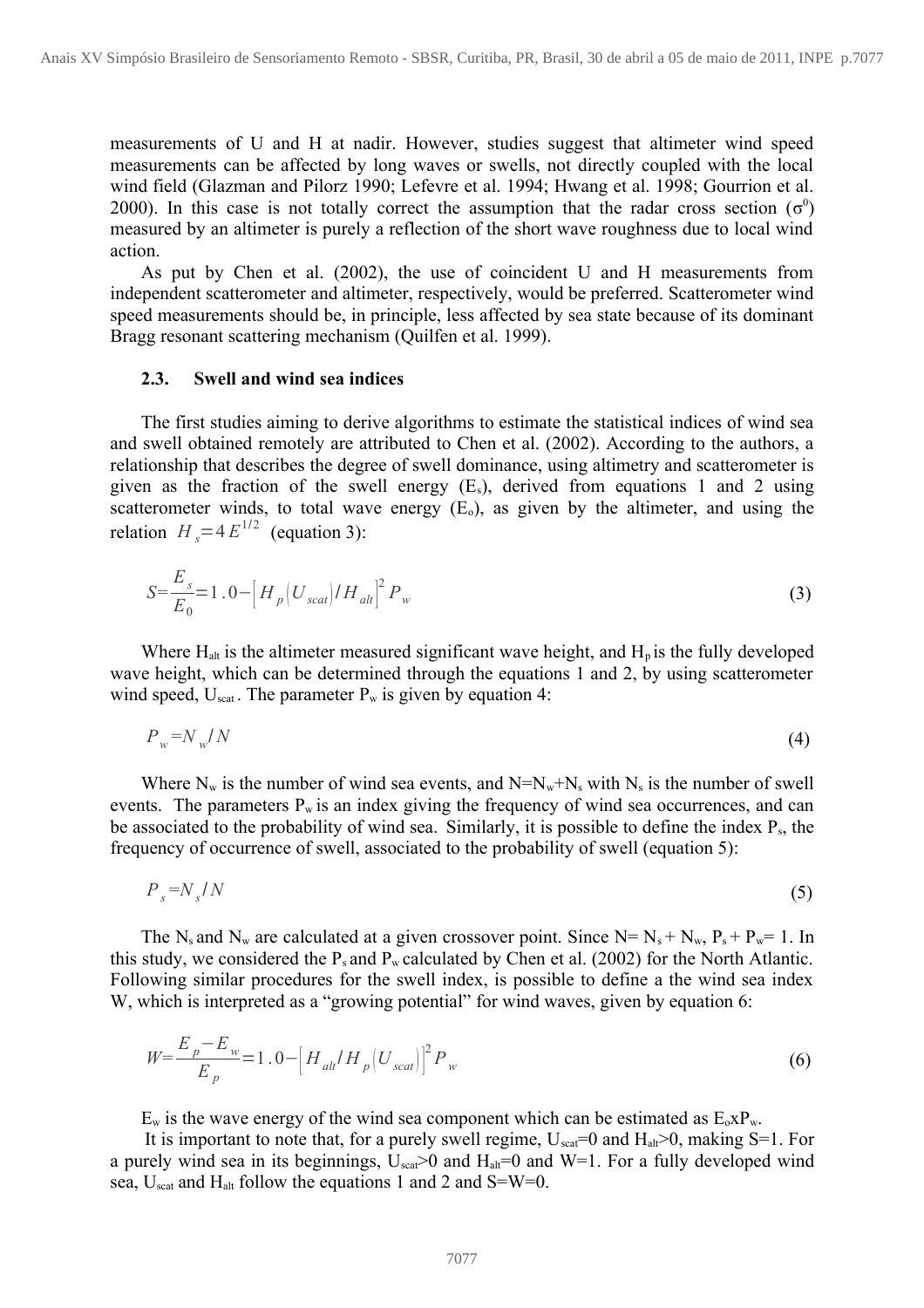These relations assume that, any sea state is considered as either swell dominated or wind sea dominated. The values of  $P_s$  and  $P_w$  vary geographically and seasonally. In our study we analyze the seasonal variability of these parameters proposed by Chen et al. (2002).

#### **3. Results and discussion**

For this study, monthly average data were analyzed between the years 2002 to 2008, representing seven years of data, which are distributed by quarters as shown in figures 1 and 2. The color bar to the right of the figures shows the swell or wind sea statistical indices.



Figure 1. Distributions of swell index for January/ February/ March (JFM); April/ May/ June(AMJ); July/ August/ September (JAS) and October/ November/December (OND).

Figure 1 shows the spatial/seasonal patterns of swell probability as given by equation (3), while the figure 2, gives the patterns of wind sea fields for the North Atlantic. It can be seen that the seasonality of the averaged swell probability is insignificant due to the high levels found in all quarters.

The results are consistent with Chen et al. (2002) that show strong distribution of swell fields for all North Atlantic, with "swell pools" located in areas near the east coast of Africa. In these major swell zones, which we have a swell index with value of more than 97%. Although Chen et al. (2002) showed that in regions of the high winds as this region there is a growing tendency of finding underdeveloped seas for winds greater than 10 ms<sup>-1</sup> and that for winds greater than 20 ms<sup>-1</sup> wind waves were almost always not fully developed.

Melo et al. (1995) analyzed the temporal evolution of wave spectrum, identifying weather in the Northern Hemisphere (60 $\degree$  N) favor the generation of swell events dispersive arrivals in the Brazilian northeastern coast. In the data analyzed, the authors emphasize that the most energetic events were associated with storms in the vicinity of the Azores Islands. There is,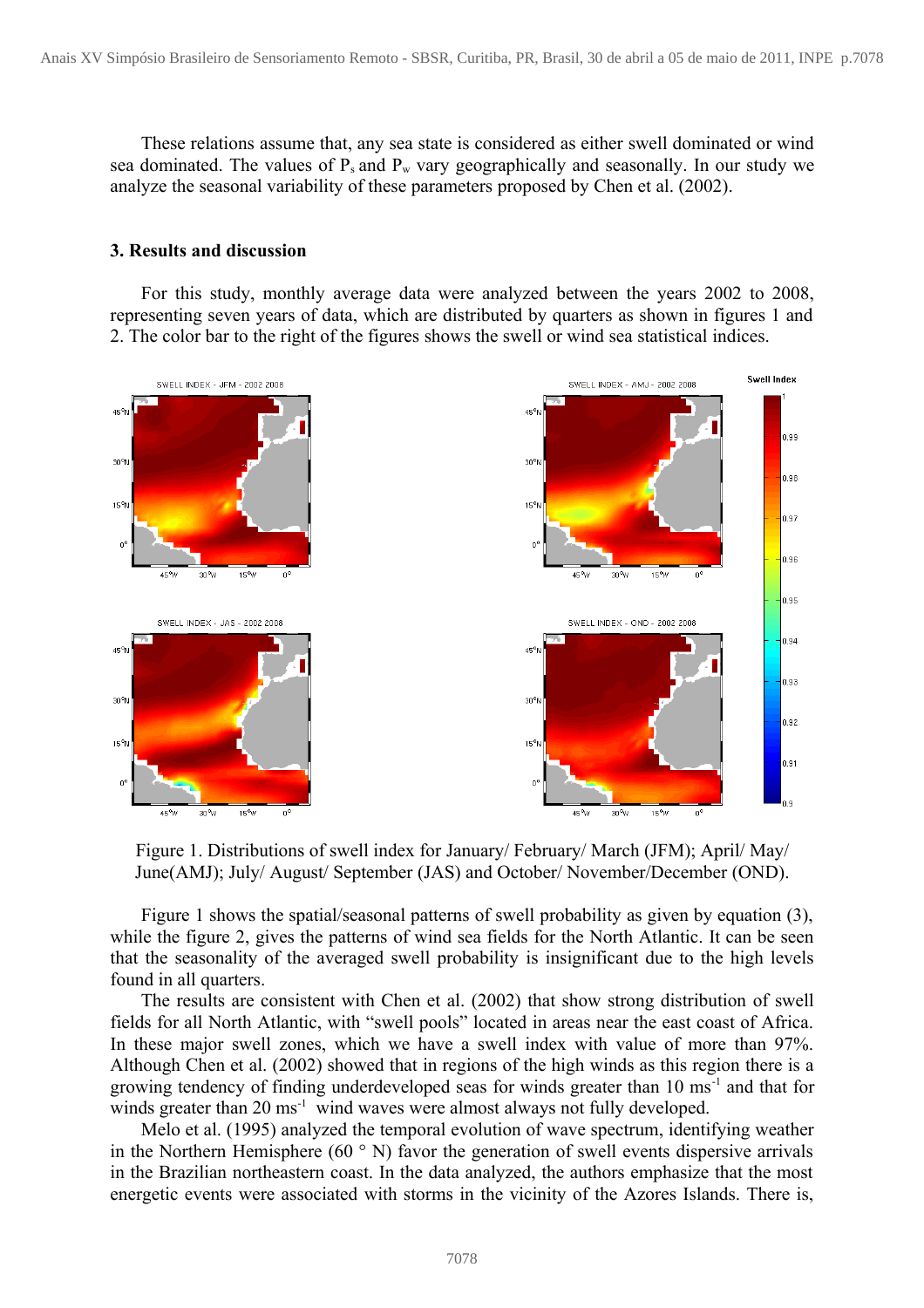however, a clear relevance to the global wind direction in mid latitude storms where the swell is generated, followed by the turning of swell to follow a Great Circle as it propagates.

Recently, Pianca et al. (2010) showed than the wave climate in the equatorial region of Brazil has its atmospheric system determined by the Intertropical Convergence Zone (ITCZ), giving rise to northeasterly and southeasterly trade winds which converge over this region. During the year, the ITCZ makes its southern migration towards the equator, exerting a significant control of the wind regimes, with its variation being attributed to the seasonal migration of the ITCZ.

The seasonal maps of the wind sea index are presented in Fig. 2. Comparison with Fig. 1 shows that wave growth is generally weak in major swell pools. However, the opposite statement is not always true, that is, there is not necessarily strong wave generation in weak swell zones.



Figure 2. Distributions of windsea index for January/ February/ March (JFM); April/ May/ June(AMJ); July/ August/ September (JAS) and October/ November/December (OND).

The zonal wind sea index is shown together with wind speed intensity in Hovmoller graphics present in Figure 3. These maps reveal important features about the seasonality in our study region. The most striking feature is the bending of the tongue-shaped observed in the wind sea index during NH summer season. This increase in indices for wind sea, is directly proportional to the wind intensity.

In fact, areas of intense wave growth are observed in the the northwest Atlantic during the interval January/February/March and October/November/December. However, it is possible to observe a wide range of growth between latitudes  $10^{\circ}$  until  $20^{\circ}$  north, for almost all quarters. Unlike swell, wind wave is directly related to local wind. The extensive northwest gales from the main continents at mid latitudes during the NH winter half of the year are the primary cause of the seasonal wind wave generation in the Northern Hemisphere (Young, 1999).

The seasonal variability of wind sea is found to be rather dramatic in the sense that a summer minimum of its overall intensity is followed immediately by an autumn maximum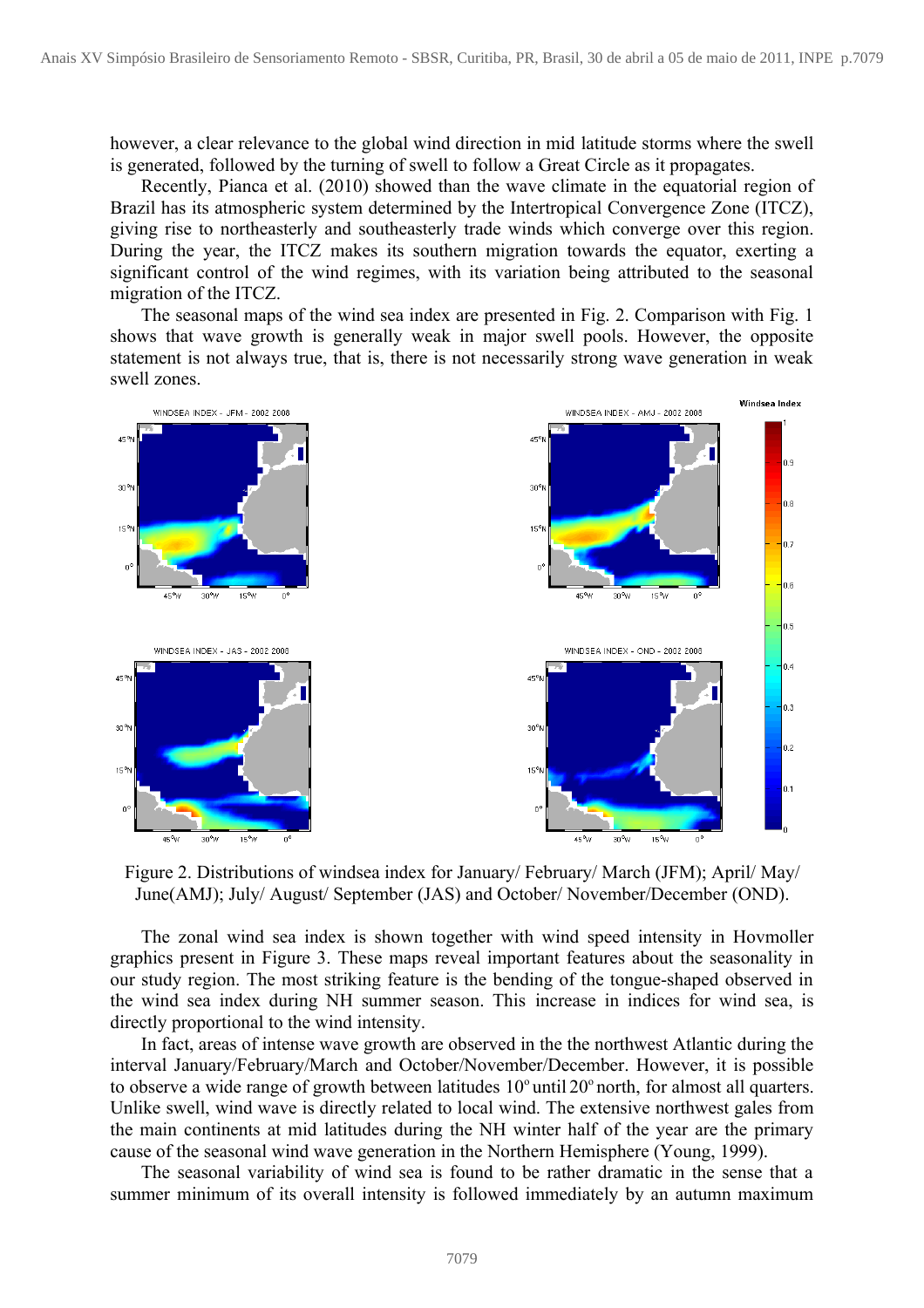(Fig. 3). Is important remember than during the NH winter, wind wave generation remains strong in the Northern Hemisphere.

The seasonal maps of the wind sea and swell index showed (Figures 1 and 2) are of more similarity in general pattern found by Chen et al (2002). Note that the two results are based on satellite data of different years (2002–2008 for ours and 1996–2001 for theirs), comparison of individual features show the great consistency between the results obtained from both studies.



Figure 3. Distributions of wind intensity (QuickScat) and wind sea index for the latitude  $+10^{\circ}$ between 2002 – 2008.

## **4. Conclusions**

Knowledge on the structure of swell and wind sea probabilities is very important in a climatological analysis. In this context, our study showed than is possible benefited from the availability of simultaneous multisatellite missions, which provide independent measurements of wind speed and significant wave height with unprecedented accuracy.

Given the reasonable results obtained and their general consistency with field observations and model predictions, the proposed scheme appears to be efficient in characterizing the swell and wind sea climate. Further exploration based on this feasibility study with longer duration of remote sensing collocation dataset will undoubtedly lead to a more realistic and more complete description of the swell and wind sea conditions in the ocean, in particular, their interannual variability on a decadal timescale.

### **5. References**

Chen, G.; Chapron, B.; Ezraty, R.; Vandemark, D. A Global View of Swell and Wind Sea Climate in the Ocean by Satellite Altimeter and Scatterometer. **Journal of Atmospheric and Oceanic Technology**, v. 19, p. 1849–1859, 2002.

Chen, G.; Bi, S. W.; Ezraty, R. Global structure of extreme wind and wave climate derived from TOPEX altimeter data. **International Journal of Remote Sensing**, v. 5, p. 1005-1018, 2004.

Ewing, J. A. and Laing, A. K. Directional spectra of seas near full development. **Journal of Physical Oceanography**, v. 17, p. 1696–1706, 1987.